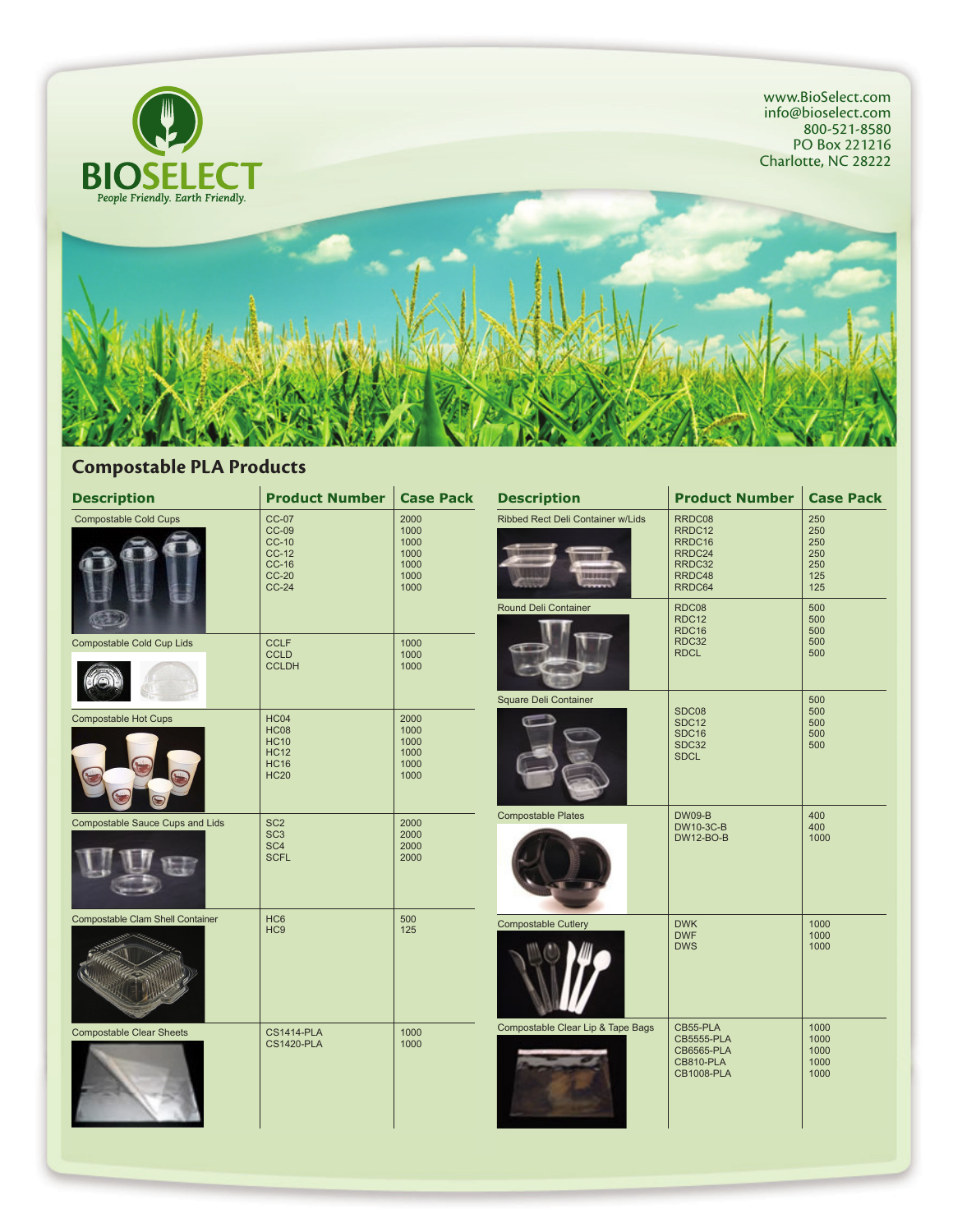

#### **Natural Willow Catering Trays**

| <b>Description</b>                  | <b>Product Number</b>                                | <b>Case Pack</b>            | <b>Description</b>               | <b>Product Number</b>                         | <b>Case Pack</b> |
|-------------------------------------|------------------------------------------------------|-----------------------------|----------------------------------|-----------------------------------------------|------------------|
| <b>Rectangular Buff Willow</b>      | TRRBBW01S3<br>TRRBBW01SM<br>TRRBBW01MD<br>TRRBBW01LG | $\bf 8$<br>12<br>12<br>10   | Round Thick Rim Buff w/Handle    | TRRWTRB14<br>TRRWTRB15                        | 20<br>$20\,$     |
| <b>Oval Buff Willow</b>             | TROVBW02S3<br>TROVBW02SM<br>TROVBW02MD<br>TROVBW02LG | $\bf 8$<br>12<br>12<br>10   | <b>Oval Platters Stained</b>     | TROVSWTSSM (split willow)<br><b>TROVWTSLG</b> | 15<br>15         |
| Round Willow w/1" Braided Rim       | TRRW10<br>TRRW12<br>TRRW14<br>TRRW16<br>TRRW18       | 100<br>72<br>54<br>48<br>30 | Round Split Willow Stained Bowls | BORBS9<br>BORBS10<br>BORBS12                  | 120<br>90<br>40  |
| Round Split Willow Stained w/2" Rim | TRRSWS12<br>TRRSWS14<br>TRRSWS16<br>TRRSWS18         | 80<br>40<br>30<br>20        | Round Willow-Natural Bowls       | BORNDBSH9<br>BORNDWBSH11                      | 50<br>48         |
| Round Thick Rim Natural             | TRRWTR12<br>TRRWTR15                                 | 40<br>34                    | Round Bamboo Bowls               | BOBB06<br>BOBB08<br>BOBB12                    | 75<br>75<br>50   |